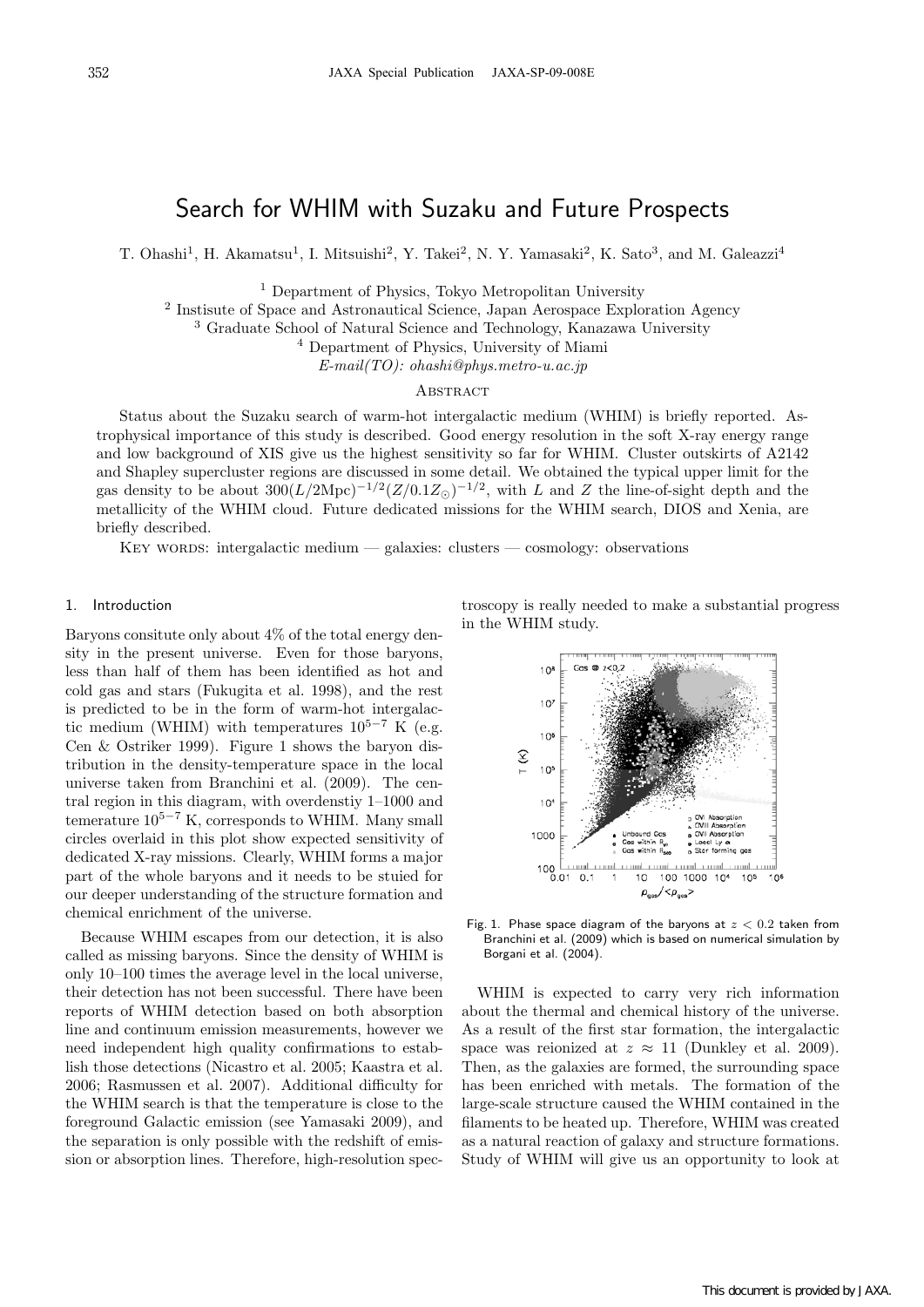the evolution of the universe from a different viewing angle, compared with the traditional observations of stars and galaxies.

# 2. Recent Suzaku studies

We will report on recent 2 observational studies from Szaku. One is the outer region of a merger cluster A2142  $(z = 0.0909)$  and the other is the Shapley supercluster  $(z = 0.048)$ . Since Shapley observations are separately reported by Mitsuishi et al. (2009) in this volume, we will be very brief about it.

## 2.1. A2142

A2142 is a very hot  $(kT \approx 9 \text{ keV})$  and luminous cluster, from which the first evidence of cold fronts has been reported by Markevitch et al. (2000). The cluster looks slightly elongated in the direction of merger axis (from northwest to southeast). These features suggest that there may well be a large-scale filament running in this direction, since a subcluster infall has already occurred in the past. The other feature of A2142 is its right redshift at  $z = 0.0909$ . With redshift approaching 0.2, OVIII line from WHIM tends to overlap with the Galactic OVII line and the shifted OVII line also overlaps with a spectral hump produced by oxgen edge due to XIS filters.

Observations of 3 regions offset from A2142 were carried out in August-September 2007, with the XIS instrument, as shown in figure 2. The field centers are 16*′* , 25*′* and 41*′* (*r*<sup>180</sup> corresponds to 26*′* ) offset from the cluster center, which we thought were most effective to search for the WHIM emission. Therefore, the Suzaku observations have covered almost to  $2r_{180}$ .

In order to search for WHIM using both redshifted O lines and excess continuum spectrum, we need background spectrum taken in near-by regions. For this purpose, we looked at the third pointing data, which is the farthest from A2142, and a data pointed at T CBr located at about 5*◦* from the cluster. These spectra agree well with each other, and are consistently fitted with standard Galactic emission. The Galactic emission consists of the Local Hot Bubble  $(kT \sim 0.1 \text{ keV})$  and Milky-Way Halo (0*.*3 keV). Using this 3rd pointing data as the background, cluster temperature was traced to about 1.2  $r_{180}$  with  $kT = 2.1^{+3.4}_{-1.5}$  keV at  $0.95 - 1.2$   $r_{180}$  and  $1.1 \pm 0.4$  keV at  $1.2 - 1.5$   $r_{180}$ , respectively. Systematic errors due to uncertainty in the XIS filter contamination and fluctuation of cosmic X-ray background give additional error in temperature by 1–2 keV. Therefore, A2142 shows a dramatic temperature drop from 9 keV to nearly 1 keV, and we will look into the question of how such a temperature drop can be explained in the theoretical framework.

We also searched for spectral signatures of redshifted OVII and OVIII emission lines, finding no significant evidence. The data we fitted were for the region 1*.*2 *−* 1.5  $r_{180}$  from the cluster center. The  $2\sigma$  upper limits fo line intensities are  $\langle 2.3 \times 10^{-7}$  and  $\langle 2.1 \times 10^{-7}$  photons cm*−*<sup>2</sup> s*−*<sup>1</sup> arcmin*−*<sup>2</sup> for OVII and OVIII lines, respectively, as shown in figure 3. Assuming the line-of-sight depth for the possible WHIM clound to be 2 Mpc with the metal abundance of 0.1 solar, the inferred upper limit for the gas overdensity  $\delta$  (ratio to the average baryon density in the local universe,  $1.77 \times 10^{-7}(1+z)^{-3}$  cm<sup>-3</sup>) becomes 560 for both lines. This value is rather high compared with the previous report for A2218 ( $\delta$  < 270) based on Suzaku observations with the same assumption about the WHIM size and metallicity (Takei et al. 2007).



Fig. 2. Suzaku image for A2142 cluster taken near the virial radius, shown as a dotted circle. Other large circles show radial regions for spectral analysis. Six sources removed are shown with solid circles.



Fig. 3. Upper limits for redshifed OVII and OVIII lines fitted to spectra for the region 1*.*2 *−* 1*.*5*r*<sup>180</sup> from A2142.

## 2.2. Shapley supercluster

This supercluster has a redshift  $z = 0.048$  characterized by the brightest central cluster A3558. Suzaku performed 3 pointings, with the one between A3558 and A3556 (separation is 1 *r*<sup>180</sup> from both clusters), 1*◦* offset in the north direction, and *∼* 4*◦* offset in the north-east direction. The first region showed a significant excess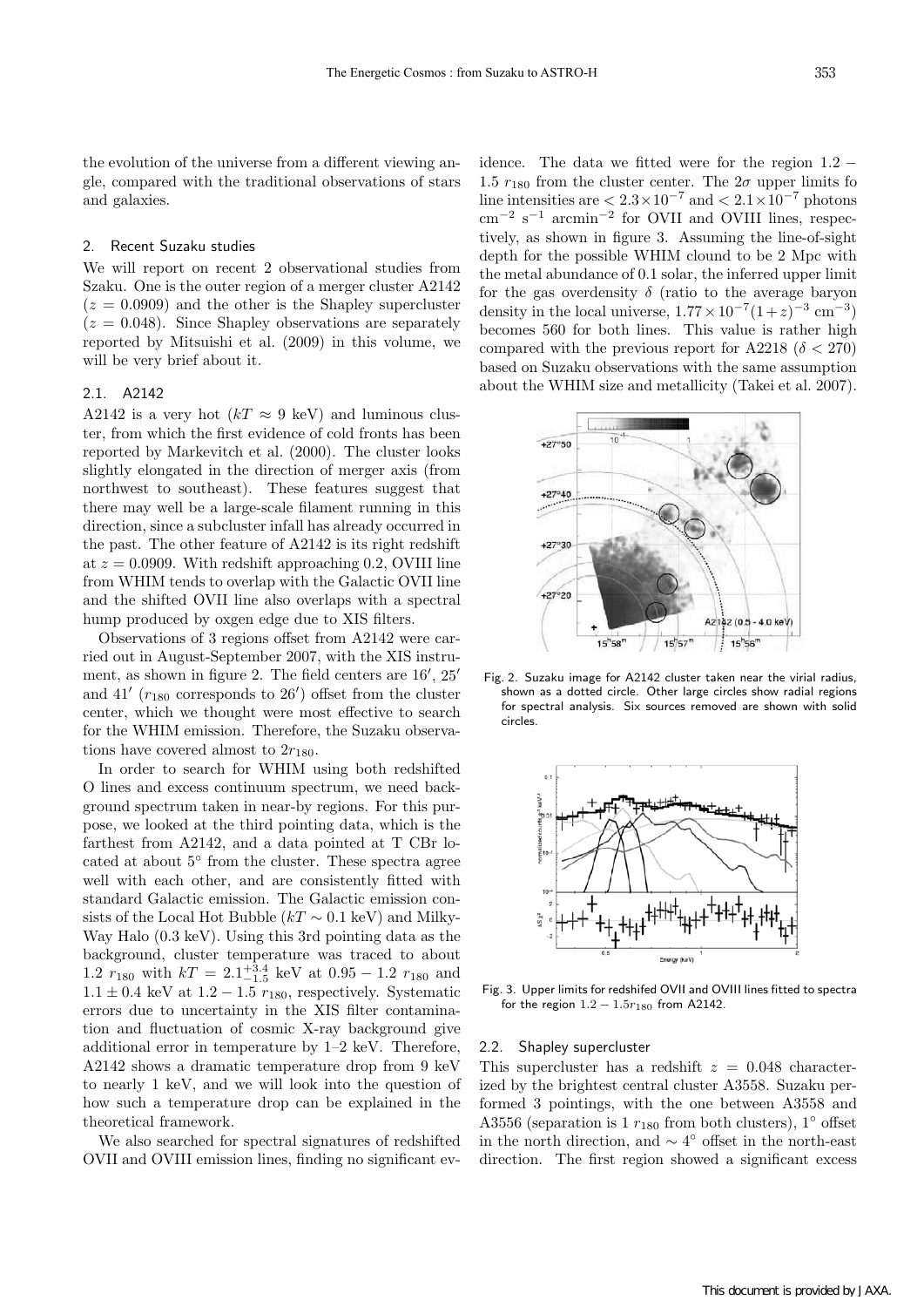in the ROSAT data (Kull  $\&$  Böhringer 1999). The last pointing gives a spectrum consistent with the standard Galactic background and was used as the background for the other 2 pointins. As described by Mitsuishi et al. (2009) in this volume, we found an excess emission around 1 keV for both the data. Since the redshift is small, the excess component can be fit by both the Galactic and Shapley emissions, with  $kT \approx 0.8$  keV in the latter case. If we assume that the emission is associated with the supercluster, then the inferred gas overdensity becomes  $255(L/4\text{Mpc})^{-1/2}$  which is a fairly low upper limit even though the assumed line-of-sight depth *L* is somewhat large.

The no detection of redshifted OVII and OVIII lines sets an upper limit for the WHIM overdensity. Assuming the same depth and oxygen abundance of 0.1 solar, the OVIII line gave a low limit of  $\delta$  < 204( $L/4 \text{Mpc}$ )<sup>−1/2</sup>. Since the redshifted OVIII line falls close to the spectral valley between the OVII and OVIII lines, the data gave a very low upper limit for the line intensity.

Even though the data do not allow us a definite conclusion, the presence of the possible 0.8 keV emission only around the supercluster region is suggestive. The temperature is too high even considering the spatial fluctuation of the Galactic emission, and rather close to the bottom value of the temperature decline in the cluster outskirts. The spectrum is very different from those due to the solar wind effect. We need to look at other Suzaku data for superclusters and cluster outskirts if similar soft emission may be seen in those unvirialized regions.

#### 3. Summary of Suzaku observations

Suzaku has carried out WHIM search for several clusters of galaxies. Regarding the search of redshifted OVII and OVIII emission lines in cluster outskirts, all the observations give upper limits, which are summarized in figure 4. The A1413 data were taken from Hoshino et al. (2009) in this volume, and the Coma-11 results are given by Takei et al. (2008). Measured intensity for the typical Galactic lines by McCammon et al. (2002) are also shown for comparison. These upper limits correspond to overdensity of the WHIM to be  $\delta \sim 300$ . This overdensity is larger than those near  $r_{180}$  of clusters, where X-ray emission is barely detectable with Suzaku. This is because constraint set by only the oxygen lines is weaker than those using the whole spectrum.

Although there may be X-ray emission produced by WHIM with  $kT \sim 0.8$  keV or lower, the definite evidence will be only obtained through the detection of redshifted lines. If energy resolution becomes 10 times better than the XIS level, the *S/N* ratio becomes better by a factor of 3.2 if the same effective area and the same solid angle are given. This may give a reduction of detectable overdensity by a factor of 1.8 (=  $\sqrt{3.2}$ ) since the intensity

scales as density squared. However, with 10 times better energy resolution, we will be able to find good energy ranges (or target redshift) so that there are no Galactic emission lines overlapping with redshifted O lines. So, *S/N* ratio would become even higher than this, and we expect a substantial improvement in the WHIM study.



Fig. 4. 2*σ* upper limits for the OVII and OVIII line intensities measured with Suzaku in cluster outskirts compared with Galactic line intensities by McCammon et al. (2002).

We will continue our effort of the WHIM search using Suzaku and other X-ray observatories, however it looks likely that the firm X-ray evidence of WHIM will have to wait for the advent of microcalorimeters.

## Future prospects

It is getting quite clear that a substantial improvement in energy resolution is necessary for the unambiguous detection of WHIM. Therefore, this is an area where microcalorimeters will give substantial improvement, and several dedicated X-ray missions have been proposed.

The first mission we introduce is a mission under the Japanese small scientific satellite program called as DIOS (Diffuse Intergalactic Oxygen Surveyor: figure 5). Details about the spacecraft and status of technology development can be found in Ohashi et al. (2006) and in Tawara et al. (2008). The purpose of DIOS is to carry out survey observations of WHIM using redshifted OVII and OVIII emission lines. For this purpose, DIOS will employ an array of TES microcalorimeters cooled by mechanical coolers and combined with a 4 reflection Xray telescope. Previous observations with CCD detectors have difficulties in detectecting and separating redshifted emission lines from the Galactic emission unambiguoudly. Even grating spectrometers on-board Chandra and XMM-Newton give controvertial results about the absorption lines attributed to WHIM against bright emission from a blazar Mkn 421. The superior energy resolution ( $\Delta E \approx 2$  eV) with TES and wide grasp ( $S\Omega$ ) by the telescope will bring orders of magnitude advance in the sensitivity for the WHIM detection.

The DIOS satellite will weigh about 400 kg, and will carry one X-ray telescope whose outer shells consist of